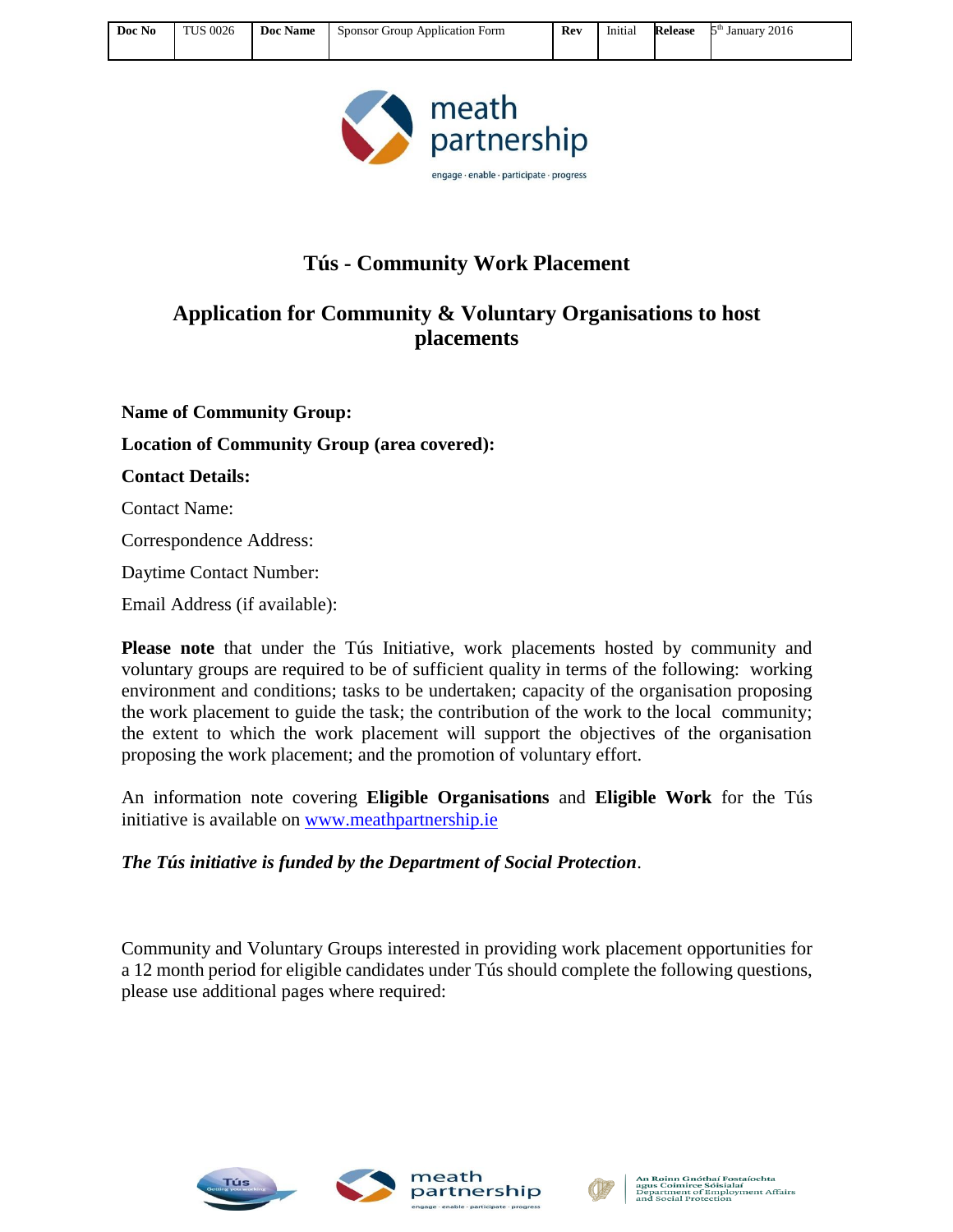| Doc No | <b>TUS 0026</b> | Jос<br>Name | Sponsor<br>Group<br>Application Form | Rev | Initial | <b>Release</b> | 2016<br>kςth<br>January |
|--------|-----------------|-------------|--------------------------------------|-----|---------|----------------|-------------------------|
|        |                 |             |                                      |     |         |                |                         |

**1. Please provide a brief background to your Group or Organisation detailing information such as when established, brief history to date and a summary of the group's current key areas of activity and general objectives (include mission statement if available):**





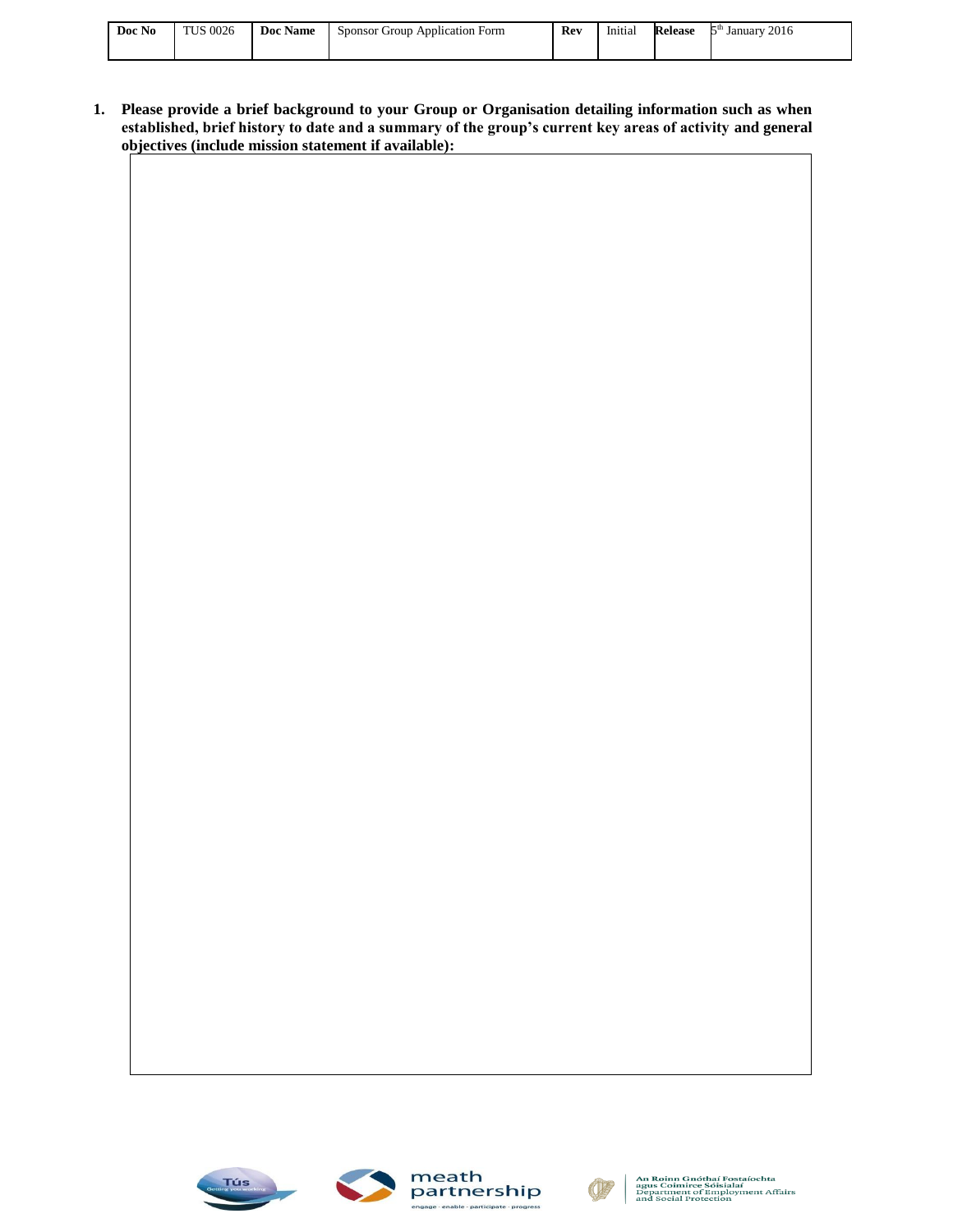| Doc No | <b>TUS 0026</b> | Doc Name | Sponsor Group Application Form | Rev | $- - - - -$<br>Initial | Release | 2016<br>հա<br>January |
|--------|-----------------|----------|--------------------------------|-----|------------------------|---------|-----------------------|
|        |                 |          |                                |     |                        |         |                       |

#### **2. Please indicate below the legal status or category which best describes the nature of your Group or Organisation :**

| Recognised informal structure, a parish/community committee | $Yes \mid$       | $\rm{No}$      |
|-------------------------------------------------------------|------------------|----------------|
| Has a documented constitution                               | Yes <sub>l</sub> | $\rm{No}$      |
| Not-for-profit Company Limited by Guarantee                 | $Yes \mid$       | $\rm{No}$      |
| Not-for-profit co-operative or friendly society             | Yes <sub>1</sub> | $\rm{No}$      |
| <b>Registered Charity</b>                                   | Yes              | $\rm{No}$      |
| <b>Trade Organisation</b>                                   | $Yes \mid$       | $\rm{No}$      |
| <b>Sporting Organisation</b>                                | Yes              | $\rm{No}$      |
| <b>Cultural Organisation</b>                                | Yes              | $\rm No$       |
|                                                             | Yes              | N <sub>0</sub> |

**3. Has your group hosted work placements/training or employment opportunities or other such schemes (FAS Community Employment, Job Initiative, Rural Social Scheme, Community Services Programme, HSE, Peace Projects or other) in the past?**

| Please indicate | <b>Yes</b> |  | $\overline{N_0}$ |  |  |
|-----------------|------------|--|------------------|--|--|
|-----------------|------------|--|------------------|--|--|

| If Yes, please provide brief details of schemes, numbers employed, duration and nature of work |  |
|------------------------------------------------------------------------------------------------|--|
| undertaken:                                                                                    |  |

**4. Please give details of any current work placements/training or employment opportunities or other such schemes being accessed by your group (Include numbers employed and indicate if full-time or part-time, hours worked and tasks being undertaken:**





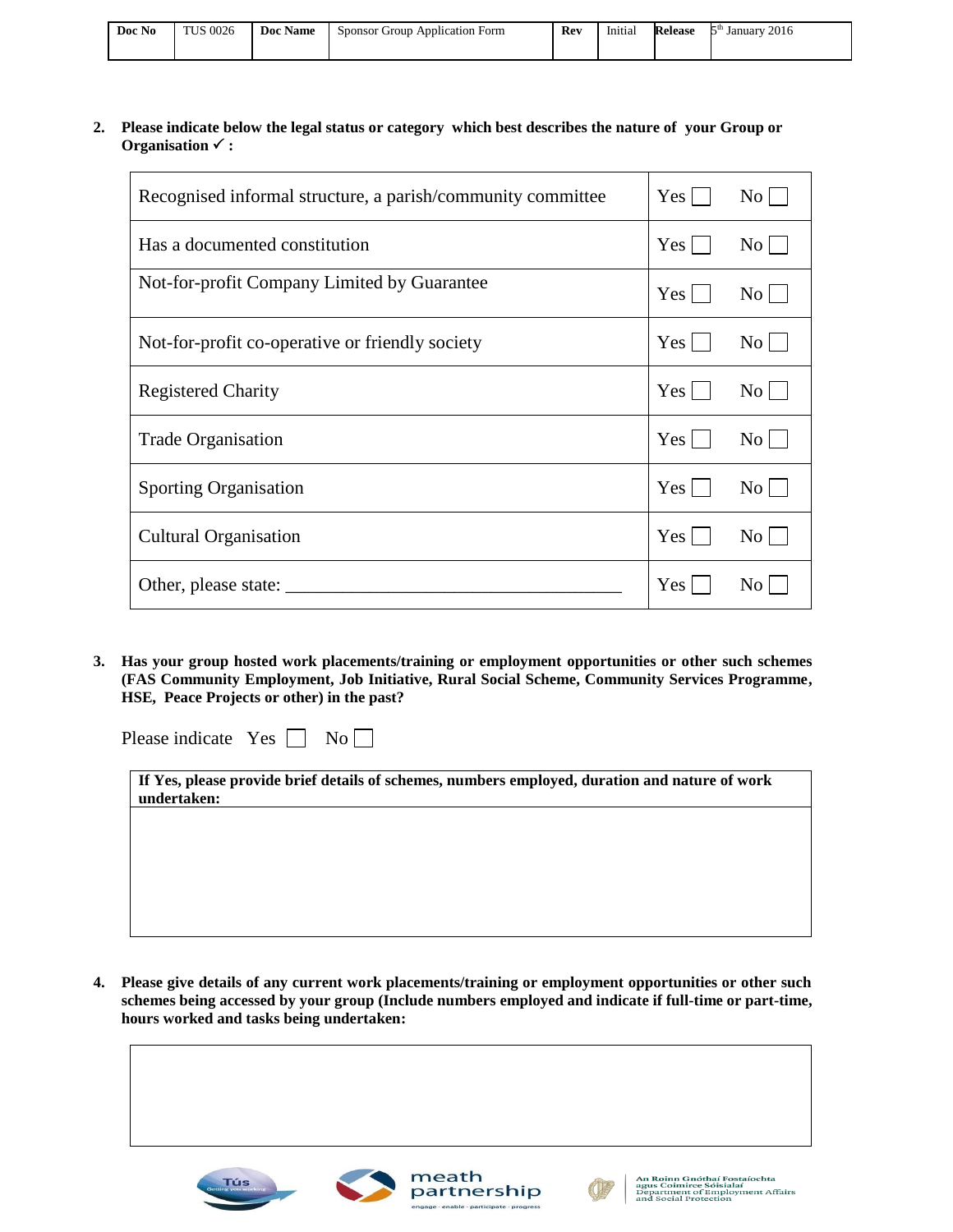| $\mathbf{r}$<br>Doc Name<br>Initial<br>r.<br>Sponsor C<br>Application Form<br>Januarv<br>Group<br>Release | Doc No | <b>TUS 0026</b> |  | Rev | . | 2016 |  |
|-----------------------------------------------------------------------------------------------------------|--------|-----------------|--|-----|---|------|--|
|                                                                                                           |        |                 |  |     |   |      |  |

**5. In relation to the proposed work intended to be undertaken by the Tús placement, please indicate if this work is currently being undertaken at present, and if so, how is the group currently resourcing the work? (i.e. voluntary activity, under another scheme or by paid employee):**

**6. Please give a breakdown of the proposed work to be undertaken by Tús placement, including description of the work, the expected outputs and the anticipated timeframe for completion of the tasks outlined:**

| 6.1. Please provide an outline of the project(s) that the participant(s) will be working on<br>based on 19.5 hour week: |
|-------------------------------------------------------------------------------------------------------------------------|
|                                                                                                                         |
|                                                                                                                         |
|                                                                                                                         |
| 6.2 Description of the work-related tasks to be undertaken by the placement:                                            |
|                                                                                                                         |
|                                                                                                                         |
|                                                                                                                         |
|                                                                                                                         |
|                                                                                                                         |
| 6.3 List the skills required for the placement in order of priority:                                                    |
|                                                                                                                         |
|                                                                                                                         |
|                                                                                                                         |



 $\mathsf{I}$ 



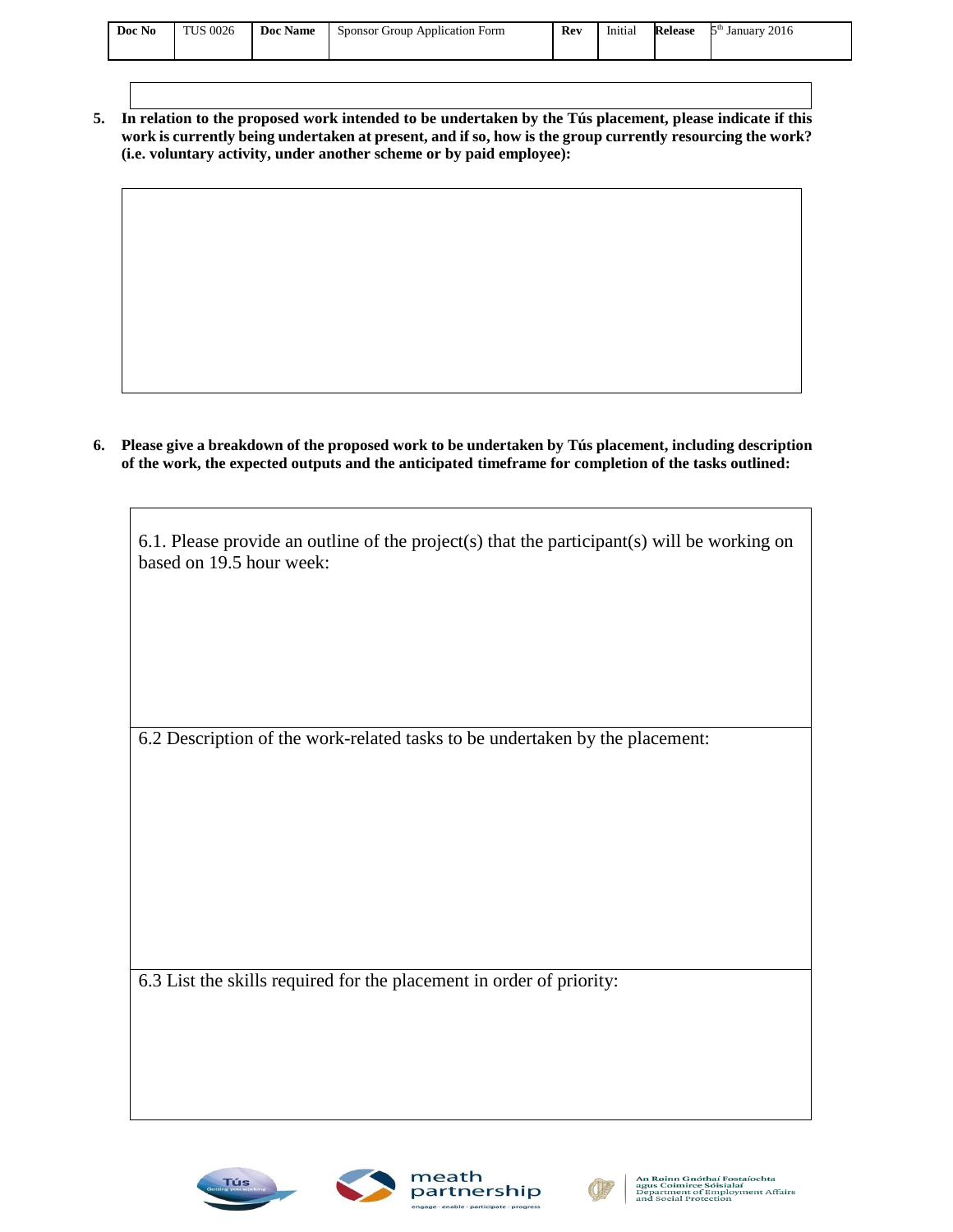| Doc No | <b>TUS 0026</b> | Doc Name | Sponsor Group Application Form | Rev | Initial | Release | 2016<br>Էth<br>January. |
|--------|-----------------|----------|--------------------------------|-----|---------|---------|-------------------------|
|        |                 |          |                                |     |         |         |                         |

| 6.4 Please outline the training or learning opportunities for the participant attached to<br>this project: |
|------------------------------------------------------------------------------------------------------------|
|                                                                                                            |
| 6.5 Expected Outputs from the work-related tasks undertaken by placement (must be<br>measurable):          |
|                                                                                                            |
| 6.6 Indicate the nature of the proposed tasks to be undertaken by placement:                               |
| Once Off                                                                                                   |
| Ongoing                                                                                                    |
| 6.7 Where tasks are once off, give time frame for completion of tasks outlined:                            |
|                                                                                                            |
|                                                                                                            |
|                                                                                                            |
| 6.8 Location of the proposed tasks to be undertaken by placement:                                          |
|                                                                                                            |
|                                                                                                            |
|                                                                                                            |
|                                                                                                            |
|                                                                                                            |
|                                                                                                            |
| 6.9 Anticipated benefit for the host community & voluntary group or organisation?                          |
|                                                                                                            |
|                                                                                                            |
|                                                                                                            |
|                                                                                                            |
|                                                                                                            |
| 6.10 Anticipated benefit for the individual undertaking Tús work placement?                                |
|                                                                                                            |
|                                                                                                            |
|                                                                                                            |
|                                                                                                            |





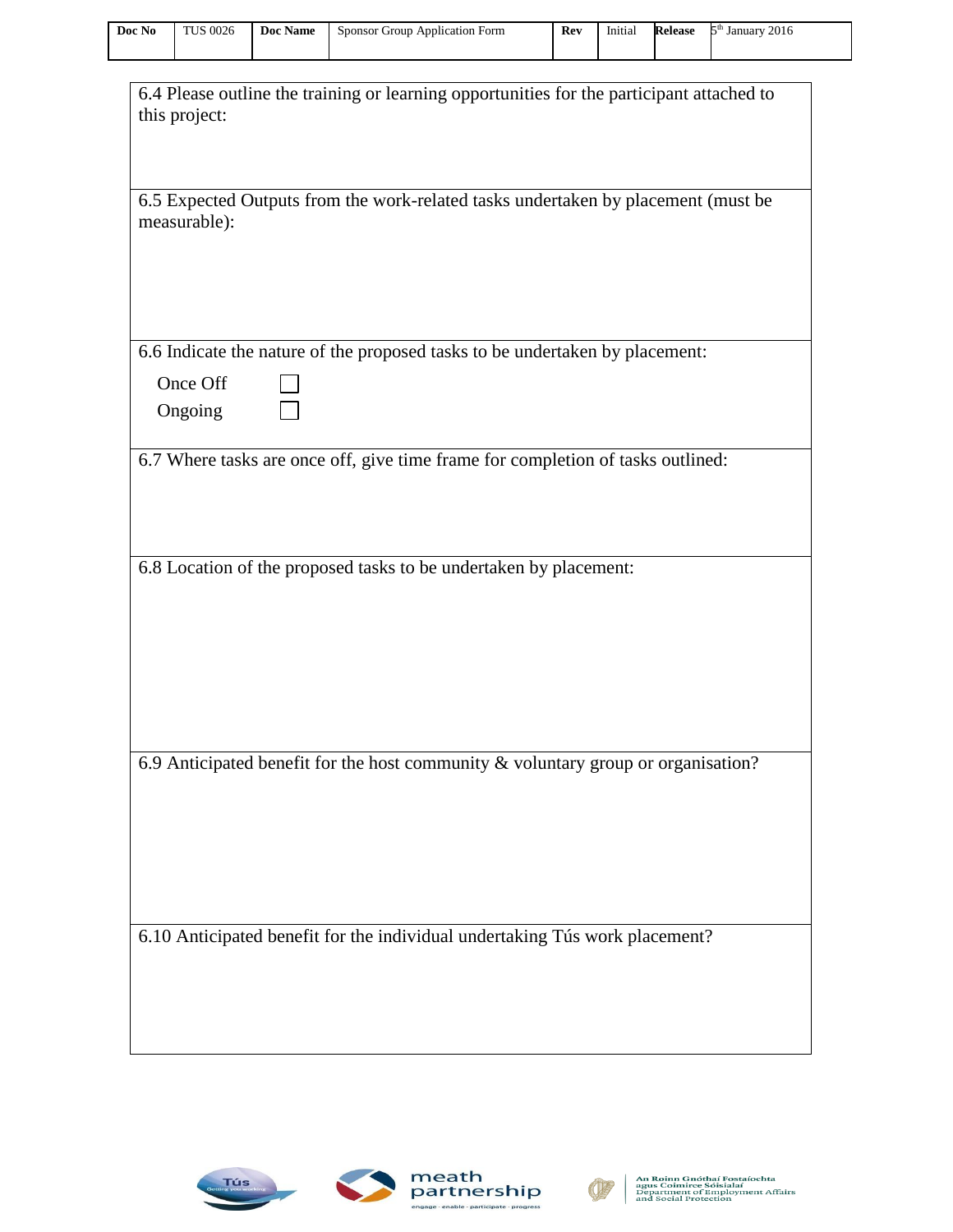| Doc No | <b>TUS 0026</b> | Doc Name | Sponsor Group Application Form | Rev | Initial | Release | 2016<br>January<br>∼, |
|--------|-----------------|----------|--------------------------------|-----|---------|---------|-----------------------|
|        |                 |          |                                |     |         |         |                       |

6.11 Anticipated benefit that will accrue to the community from the placement?

#### **7. Legally Required Documentation: Legal Ownership**

**Applications cannot be put forward for approval where the relevant permissions have not been submitted.** 

#### **LEGAL OWNER PERMISSION:**

Work cannot commence on any project unless a letter is obtained annually from the legal owner of the building/grounds stating that permission is granted for *Tús- community work placement initiative* to assist in the duties outlined in your Work Plan.

**Permission Letter Submitted?** ❏**Yes** ❏**No** ❏**To Follow** 

### **RECORD OF MONUMENT AND PLACES (RMP):**

**APPLICABLE** ❏ **Yes** ❏ **No** 

#### **Applications cannot be put forward for approval where permission has not been submitted.**

### **PLEASE NOTE THE FOLLOWING IMPORTANT INFORMATION IN RELATION TO RMP:**

When the owner or occupier of a property, or any other person proposes to carry out, or to cause, or to permit the carrying out of any work at, or in relation to, a Recorded Monument or Listed Site, they are required to give notice in writing to the Minister 2 (two) months before commencing that work. This time will allow the National Monuments Service to advise on how the work may proceed in tandem with the protection of the monuments in question.

Work cannot commence on any project unless authorisation is obtained annually from Meath County Council stating whether an element of your Work Plan is listed in the Record of Monument and Places (RMP). All archaeological monuments are protected under the









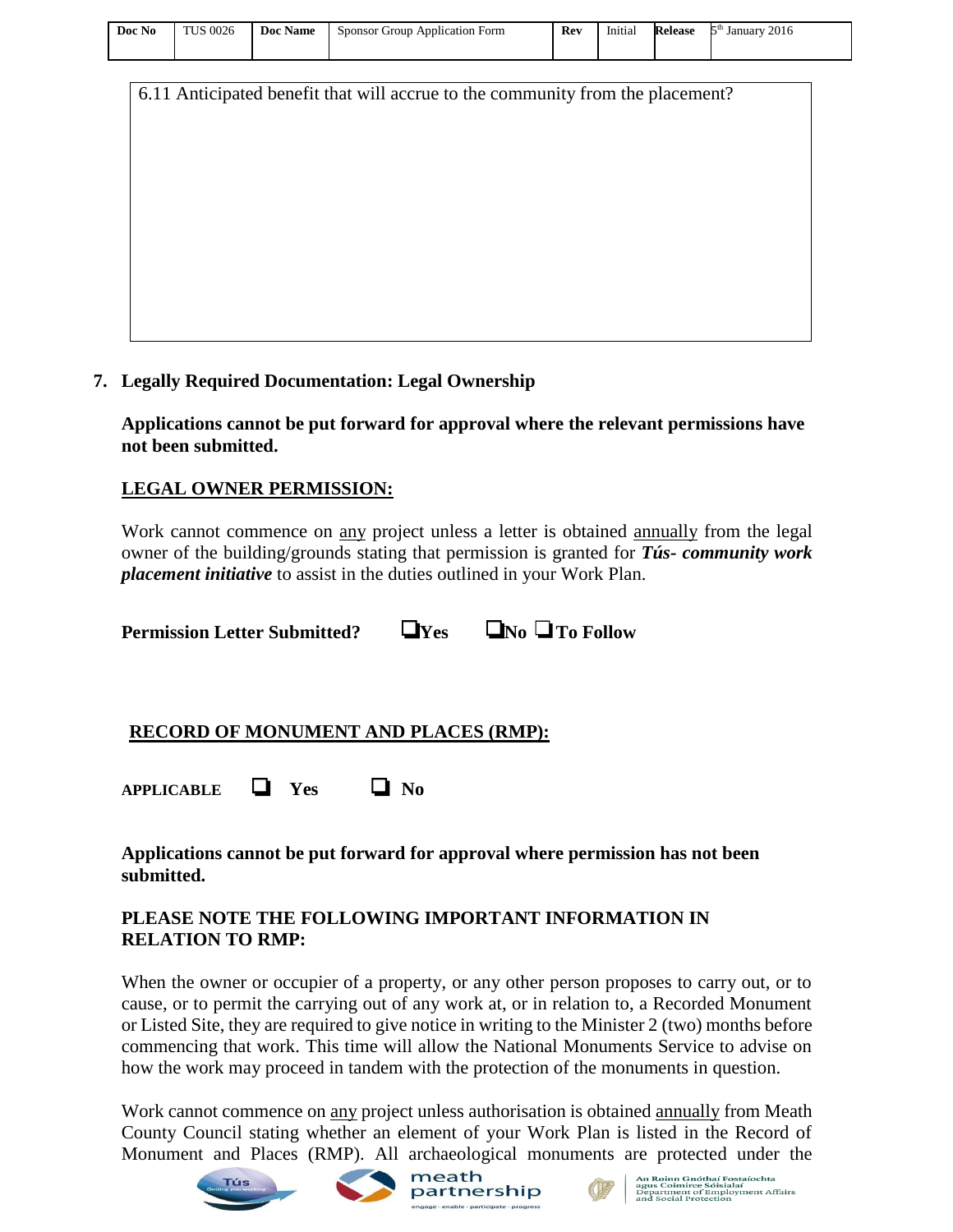| Doc No | <b>TUS 0026</b> | Doc Name | Sponsor Group Application Form | Rev | Initial | Release | 2016<br>5 <sup>th</sup> January |
|--------|-----------------|----------|--------------------------------|-----|---------|---------|---------------------------------|
|        |                 |          |                                |     |         |         |                                 |

National Monuments Acts 1930 - 2004. The National Monuments Service of the Department of the Environment, Community and Local Government keeps a record of all known monuments and sites. These form the Record of Monuments and Places (RMP).

| Meath County Council Authorisation Submitted? $\Box$ Yes $\Box$ No $\Box$ To Follow $\Box$ |  |  |  |
|--------------------------------------------------------------------------------------------|--|--|--|
|                                                                                            |  |  |  |

### **8. PUBLIC LIABILITY INSURANCE**

Current Public Liability Insurance Policy taken out in the name of your group/ organisation for our records with **Meath Partnership indemnified on the policy**.

## **Insurance Documentation Supplied?** ❏ **Yes** ❏ **No**

NOTE: Participants will not be placed with your organisation until Meath Partnership is provided with copies of relevant insurance policies and indemnifications. Renewals of these documents must be supplied to Meath Partnership each year prior to the expiration previously provided documentation.

## **HEALTH AND SAFETY / WORK PRACTICES DOCUMENTATION**

Does your organisation have a Health and Safety Statement outlining your organisations policies in relation to the Health and Safety of your employees, members, volunteers or others

acting on your behalf?❏ **Yes** ❏ **No** 

Has your organisation conducted a documented assessment of any Health and Safety Risks in relation to tasks or jobs undertaken by employees, members, volunteers or others acting on

your behalf? ❏ **Yes** ❏ **No** 

If applicable, does your organisation have specific safeguarding policies in place such as

Child Protection or Vulnerable Adult policies?❏ **Yes** ❏ **No** 

NOTE: Meath Partnership may request copies of such existing documentation.

Meath Partnership may be in a position to offer support developing these documents. Please tick YES if your organisation is likely to require support in putting these documents in place: **Yes**  $\Box$  **No**  $\Box$ 





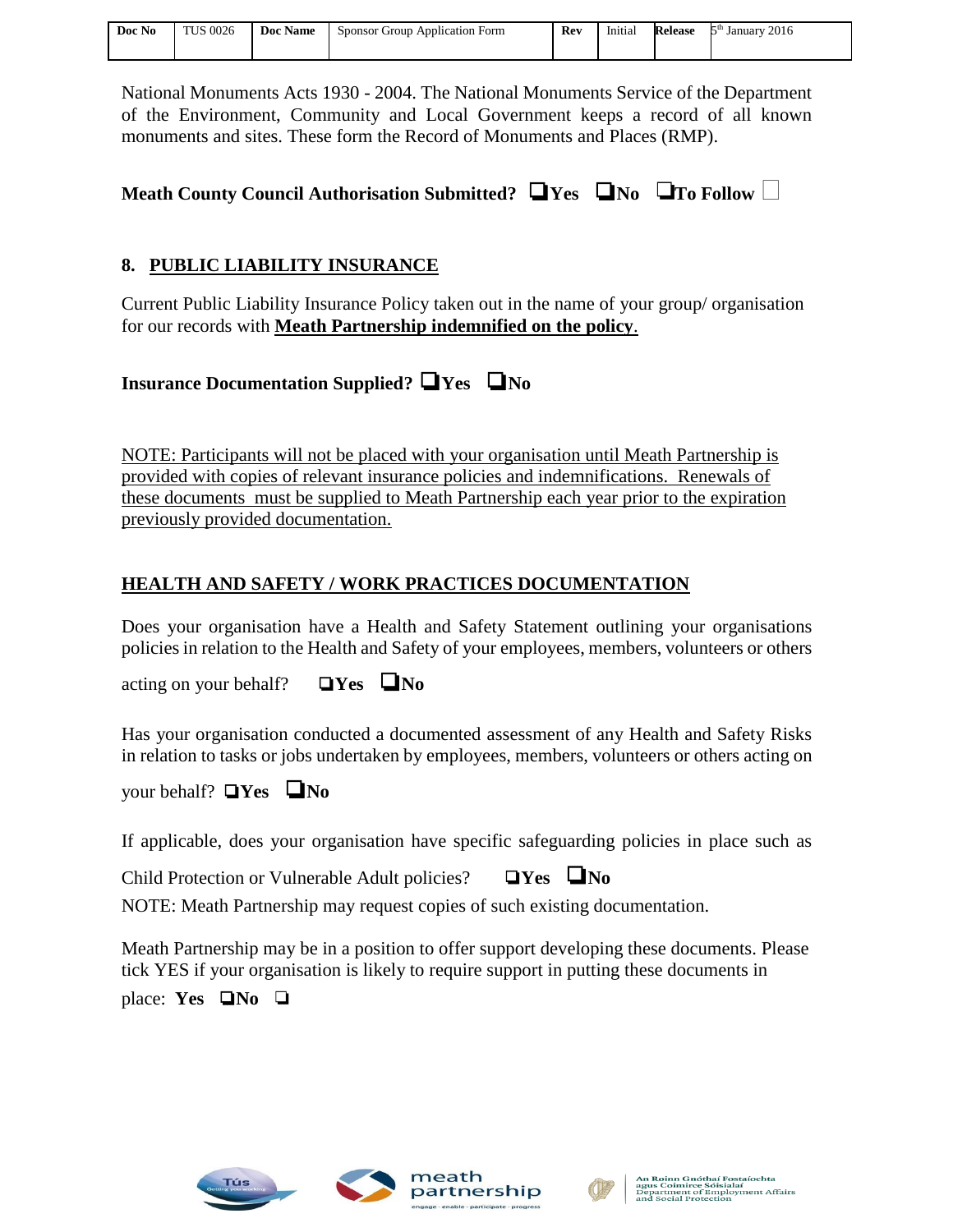| Doc No | TUS 0026 | <b>Doc Name</b> Sponsor Group Application Form | Rev | Initial | <b>Release</b> $5th$ January 2016 |
|--------|----------|------------------------------------------------|-----|---------|-----------------------------------|
|        |          |                                                |     |         |                                   |

### **9. DECLARATION AND SIGNATURE**

I, hereby confirm that I have read the eligibility criteria as outlined in this document and declare that the information and documentation supplied in this application are true. I hereby undertake to supply further information as might be required for evaluation purposes. Information provided will be used only for the purposes registered by the Company under the Data Protection Act 1988 and this includes evaluation of applications for Tús as well as the promotion, appraisal, monitoring and inspection of the Tús community work placement initiative by Meath Partnership, the Department of Social Protection, Pobal, European Commission and/or their agents.

I understand that the Tús participants are employees of and managed by Meath Partnership and will be allocated to projects at the discretion of the company. I understand that Government funded programmes such as Tús are not obliged provide any materials/equipment. I also agree to meet the cost of materials\* and equipment required in the carrying out of your allocated participants work for the contracted period.

*\*Meath Partnership will provide Personal Protective Equipment for the participant.*

This application **must** be signed by the Chairperson and one other Director/Authorised Signatory of your Organisation

| <b>PERSON 1:</b>                                         |  |
|----------------------------------------------------------|--|
| Chairperson Signature:<br><u> Chairperson Signature:</u> |  |
|                                                          |  |
|                                                          |  |
| <b>PERSON 2:</b>                                         |  |
|                                                          |  |
|                                                          |  |
|                                                          |  |
|                                                          |  |





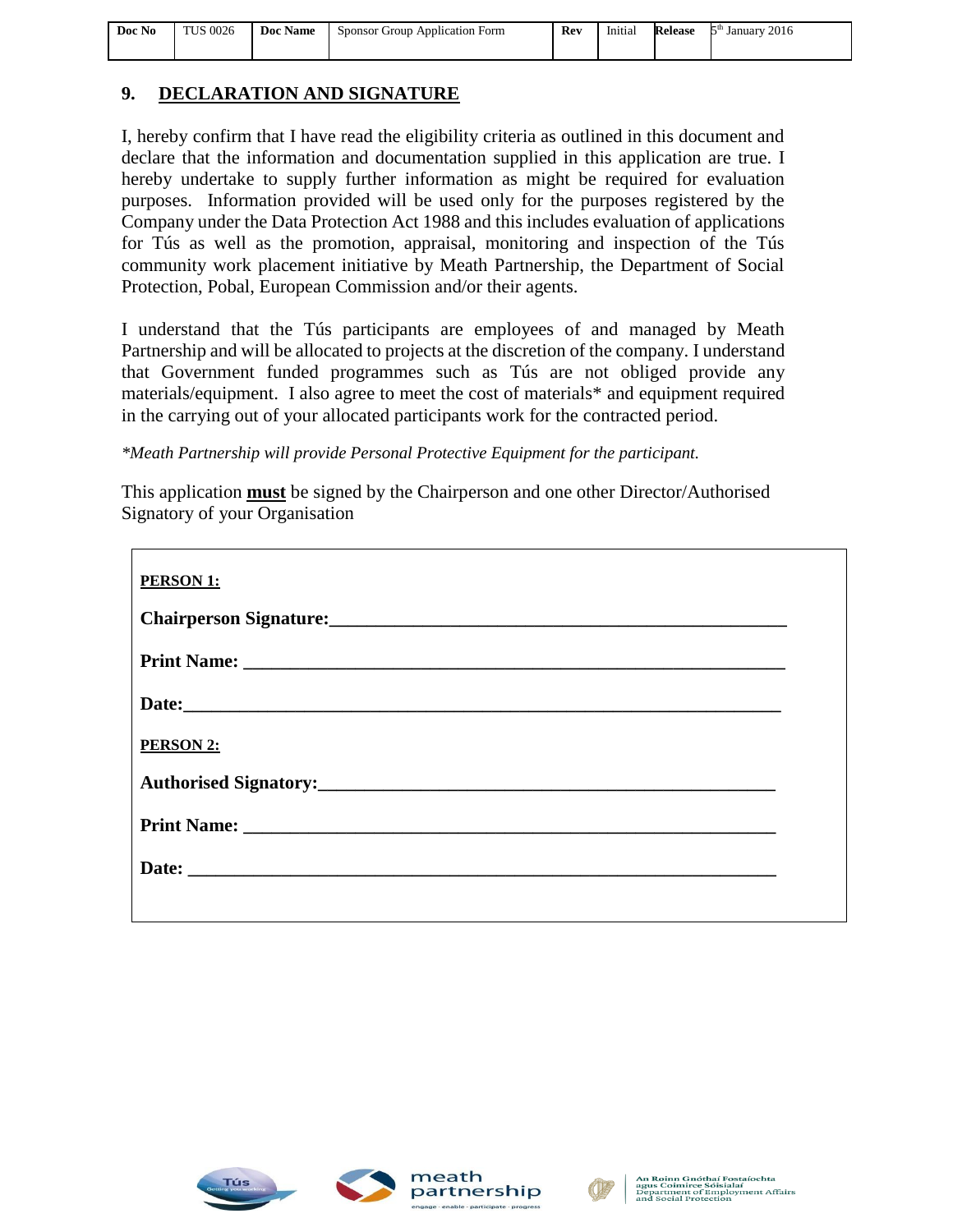| Doc No | <b>TUS 0026</b> | Doc Name | sponsor <sup>'</sup><br>Group<br>Application Form | Rev | $-1$<br>Initial | kelease | ξth<br>2016<br>Januarv |
|--------|-----------------|----------|---------------------------------------------------|-----|-----------------|---------|------------------------|
|        |                 |          |                                                   |     |                 |         |                        |

**It should be noted that given the nature of Tús, it may not be possible to satisfy all applications from community and voluntary groups. In such cases a competitive assessment process may occur from which a database of eligible groups may be formed for future placement opportunities as and when further placements become available.**

The community group application form should be completed in full and returned to the Meath Partnership office. This form **must** be accompanied by a proposed work plan (attachment 1). If your community group has given consideration to the possibility of amalgamating with other groups then please also submit attachment 2. Send completed application forms and relevant attachments to:

**Tús Team, Meath Partnership, Unit 7, Kells Business Park, Cavan Road, Kells, Co. Meath**





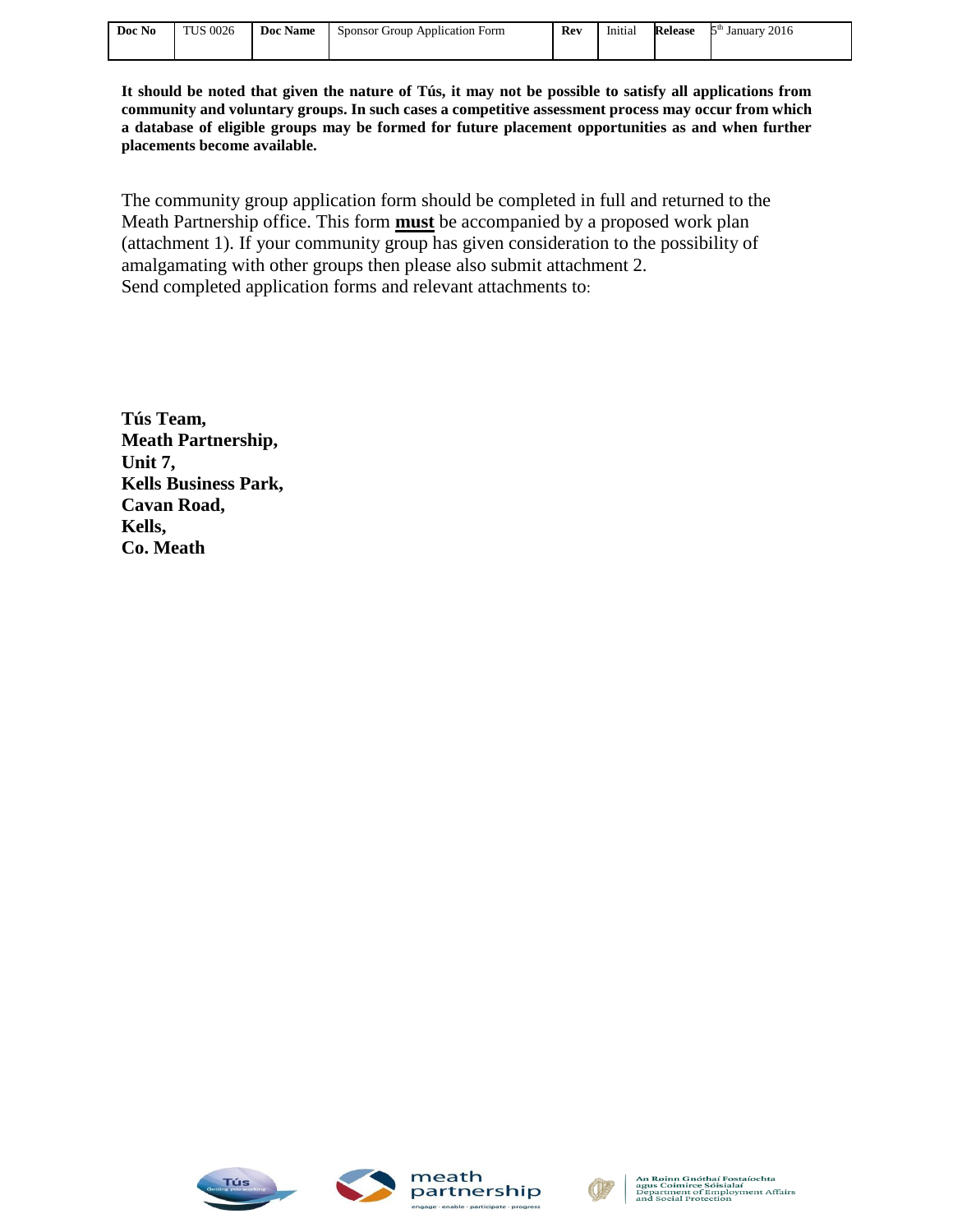| $\rightarrow$<br>Doc No | <b>TUS 0026</b> | Doc.<br><b>Name</b> | r Group Application Form<br>Sponsor' | Rev | .<br>Initial | Release | 2016<br><b>January</b><br>. . |
|-------------------------|-----------------|---------------------|--------------------------------------|-----|--------------|---------|-------------------------------|
|                         |                 |                     |                                      |     |              |         |                               |

**Community Group Annual Workplan Proposal**

## **Attachment 1: Proposed Work Plan for 12 Month Period**

| Project | Activity | <b>Number of Hours</b> | <b>Number of Weeks</b> | <b>Total Number of</b> |
|---------|----------|------------------------|------------------------|------------------------|
|         |          | per Week               | per Annum              | <b>Hours</b>           |
|         |          |                        |                        |                        |
|         |          |                        |                        |                        |
|         |          |                        |                        |                        |
|         |          |                        |                        |                        |
|         |          |                        |                        |                        |
|         |          |                        |                        |                        |
|         |          |                        |                        |                        |
|         |          |                        |                        |                        |
|         |          |                        |                        |                        |
|         |          |                        |                        |                        |
|         |          |                        |                        |                        |
|         |          |                        |                        |                        |
|         |          |                        |                        |                        |



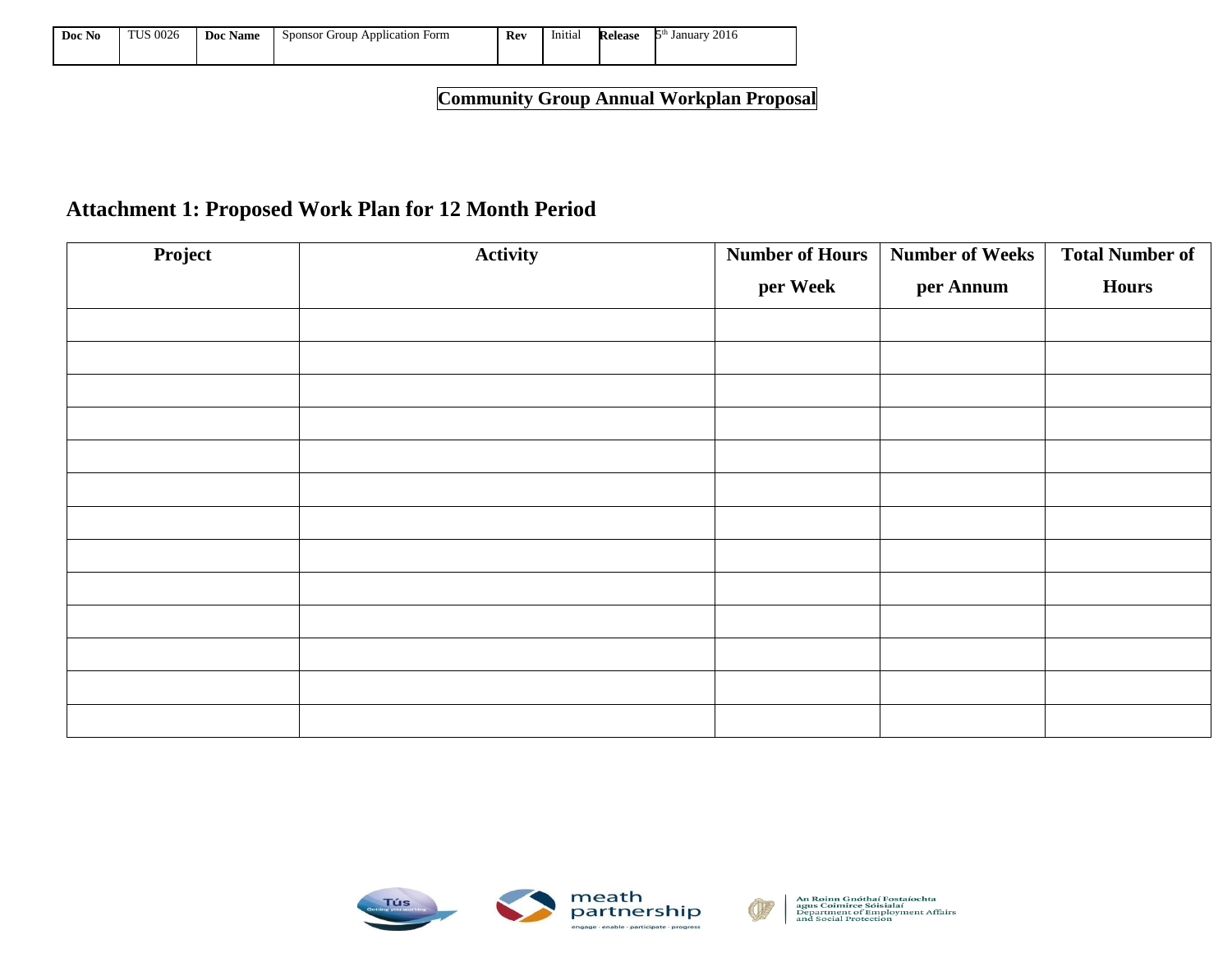| Doc No | <b>TUS 0026</b> | <b>Name</b><br>Doc | Application<br>Form<br>: Group<br>Sponsor | Rev | Initial | Release | 0.017<br>January<br>2016 |
|--------|-----------------|--------------------|-------------------------------------------|-----|---------|---------|--------------------------|
|        |                 |                    |                                           |     |         |         |                          |

**Community Group Annual Workplan Proposal**

## **Attachment 1: Proposed Work Plan for 12 Month Period**

| Project | Activity | Number of Hours per | Number of Weeks per | <b>Total Number of</b> |
|---------|----------|---------------------|---------------------|------------------------|
|         |          | Week                | Annum               | <b>Hours</b>           |
|         |          |                     |                     |                        |
|         |          |                     |                     |                        |
|         |          |                     |                     |                        |
|         |          |                     |                     |                        |
|         |          |                     |                     |                        |
|         |          |                     |                     |                        |
|         |          |                     |                     |                        |

| Total Number of Hours Work Needed on the Proposed Project |  |
|-----------------------------------------------------------|--|
| Total Number of Weeks Work Needed on the Proposed Project |  |
| Total Number of Personnel Required                        |  |

- **Step 1:** Identify projects that are deemed suitable
- **Step 2:** Identify a list of activities that are associated with each project;
- **Step 3**: Determine the number of weeks that the activity will require on an annual basis, or the number of weeks that it will take to complete an activity;
- **Step 4:** Determine the number of hours that the activity will require on a weekly basis, or the number of hours that it will take to complete an activity;
- **Step 5**: Calculate the total number of hours work available under the proposed project;
- **Step 6**: Divide the total number of hours for the year by 19.5 (the number of hours participants work per week) to obtain the total number of weeks it will require to complete the proposed activities;
- **Step 7**: Divide the total number of weeks (the last sum) by 48 (the number of working weeks per annum) to obtain the number of personnel it will require to complete the proposed projects